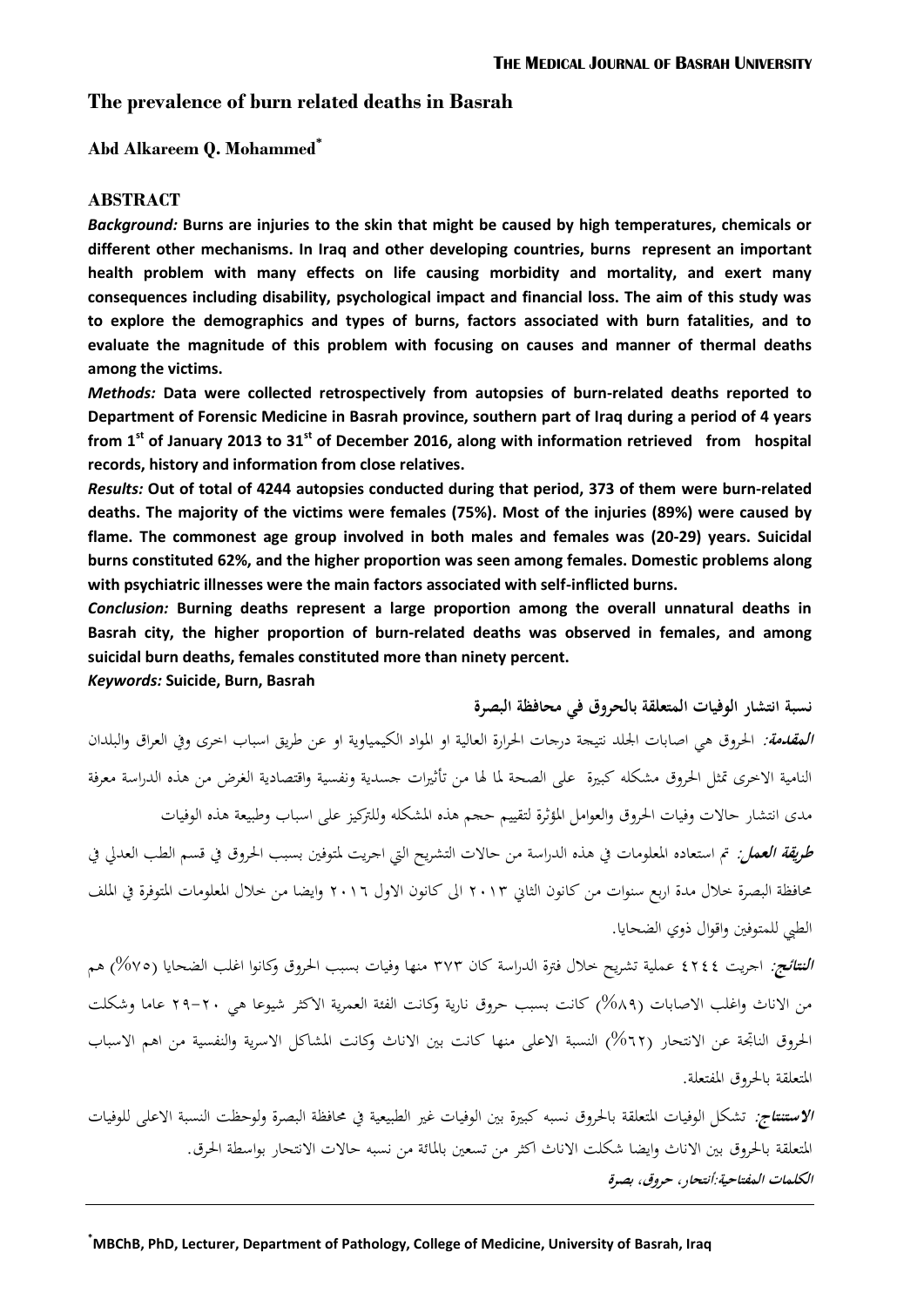### **INTRODUCTION**

urn injuries are responsible of a large number of deaths around the world, causing more than 5 million deaths urn injuries are responsible of a large<br>
number of deaths around the world,<br>
causing more than 5 million deaths<br>
each year.<sup>[1]</sup> Thermal injuries may be caused by heat, or a chemical or physical agent having an effect similar to heat. Types of burns include contact burns, flame burns, scalds, radiant heat burns, ionizing radiation burns, chemical burns, electric, lightning burns, and microwave burns. <sup>[2]</sup> The size of the area of burning may be more important than the depth on the assessment of the dangers of the burn and many factors influence mortality which may include burn area, increasing age and the presence of inhalation and airway injury.<sup>[3]</sup> Burns still represent one of the most leading cause of death in middle and lowincome countries,<sup>[4]</sup> and have considerable physical, psychological and economic effects on the patients, their families and society.<sup>[5]</sup> Traditionally, burns is classified into first, second, third and fourth degree according to the extent of injury. In Iraq, as well as many other countries, individuals may use firearms, poison ingestion, hanging, and different other methods to commit suicide, in this retrospective study, data were extracted from cases of death due to burn during four years period, to review the demographics of burn related deaths with concentration on associated factors and manner of deaths in these fatalities in the province of Basrah.

#### **MATERIAL AND METHODS**

This study summarizes the epidemiological characteristics and the prevalence of burn deaths reported to Basrah Forensic Medicine Department which is the sole morgue in Basrah city and receives cases of burn deaths from across the province. In a period of 4 years, from  $1<sup>st</sup>$  of January 2013 to 31 $<sup>st</sup>$  of</sup> December 2016, data were collected retrospectively from autopsy findings obtained from the received cases of burn-related deaths,

together with data retrieve from hospital records, history and information from close relatives or bystanders who attended the incident, there were 373 burn related death cases which were categorized according to age and gender, cause, type and degree of burn, surface area affected (TBSA), associated factors, toxicology report, place of occurrence of incident, duration of survival after the injury, mechanism and manner of death.

### **RESULTS**

Overall, 4244 forensic autopsies were conducted during the 4 years period of the study, of which, 373 were burn related deaths which represent 12% of the total unnatural death autopsies within that period. The higher proportion (75%) of deaths was observed in females, giving an overall female to male ratio of 3:1 **(Table-1)**.

**Table 1. Distribution of burn related deaths according to age groups and sex.**

| Age group<br>Years | <b>Males</b><br>No. (%) | <b>Females</b><br>No. (%) | Total<br>No. |
|--------------------|-------------------------|---------------------------|--------------|
| < 10               | 11 (57.9)               | 8(42.1)                   | 19           |
| $10 - 20$          | 17 (18.1)               | 77 (81.9)                 | 94           |
| $21 - 30$          | 21 (19.6)               | 86 (80.4)                 | 107          |
| $31 - 40$          | 18 (19.6)               | 74 (80.4)                 | 92           |
| $41 - 50$          | 13 (34.2)               | 25 (65.8)                 | 38           |
| $51 - 60$          | 5(41.7)                 | 7(58.3)<br>12             |              |
| >60                | 7(63.6)                 | 4(36.4)                   | 11           |
| Total              | 92 (24.7)               | 281 (75.3)                | 373          |

## **=28.952**

#### **P- value= 0.081 (not-significant)**

In majority of the victims (62%), the incident was classified as self-inflicted burns **(Fig-1),**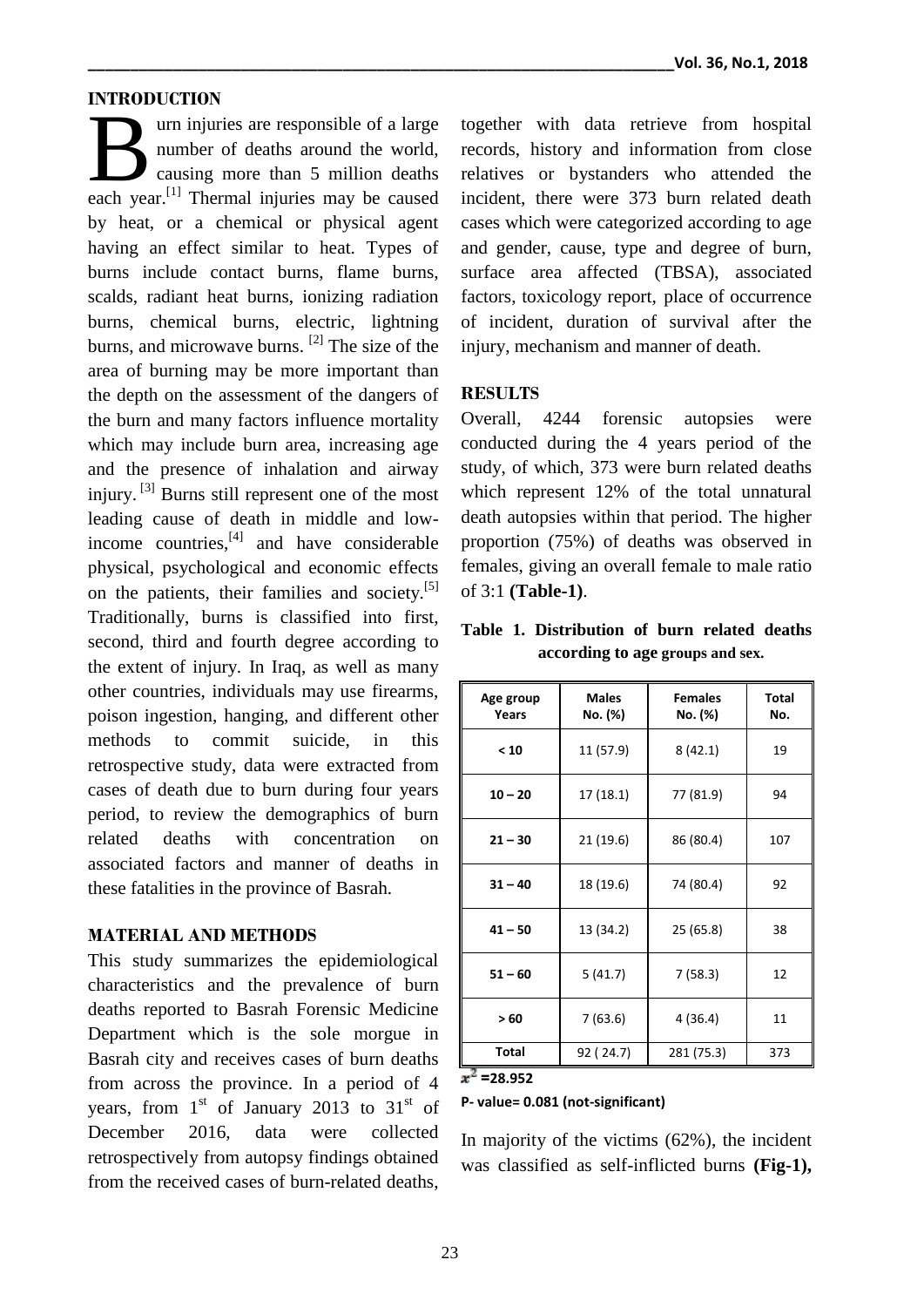and in those 232 victims of self-inflicted burn, females number was almost ten times more than males with a ratio of 9.5:1. Generally, 85% of the burns were caused by flame, while scald injuries constituted 11% **(Fig-2),** more than two thirds of scald-related deaths were

seen among children less than 5 years old. Most of the incidents took place in the victims own residency (93%), and 3% occurred in work places with the remaining 4% in different outdoor places.



**Fig 1. Distribution of cases according to manner of death**



**Fig 2. Distribution of cases according to types of burn**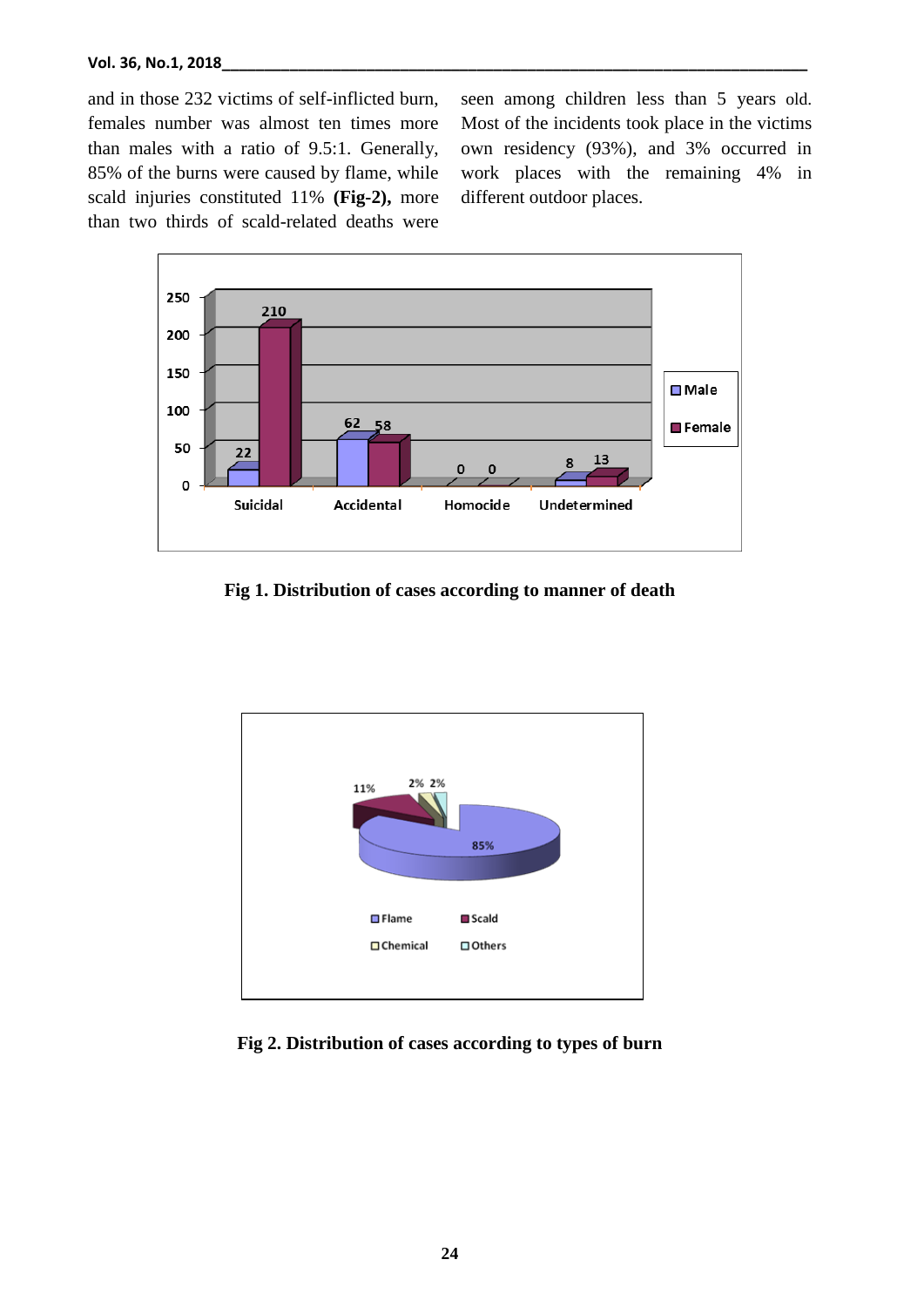Number of victims who sustained over 50% TBSA was 308, and in all cases, victims had second and/or third degree burn. Fifty five

victims were dying within few minutes after the injury, while 246 deaths occurred within one week from the time of injury **(Fig-3).**



**Fig 3. Distribution according to duration of survival of victims after burn injury**

Cause of death was septicemia in 36%, followed by neurogenic shock in 32%, pneumonia in 16% and asphyxia 10%, other

causes like stress ulcer, renal failure and hepatitis in 6% (Fig-4).



**Fig 4. Distribution of cases according to mechanism of death**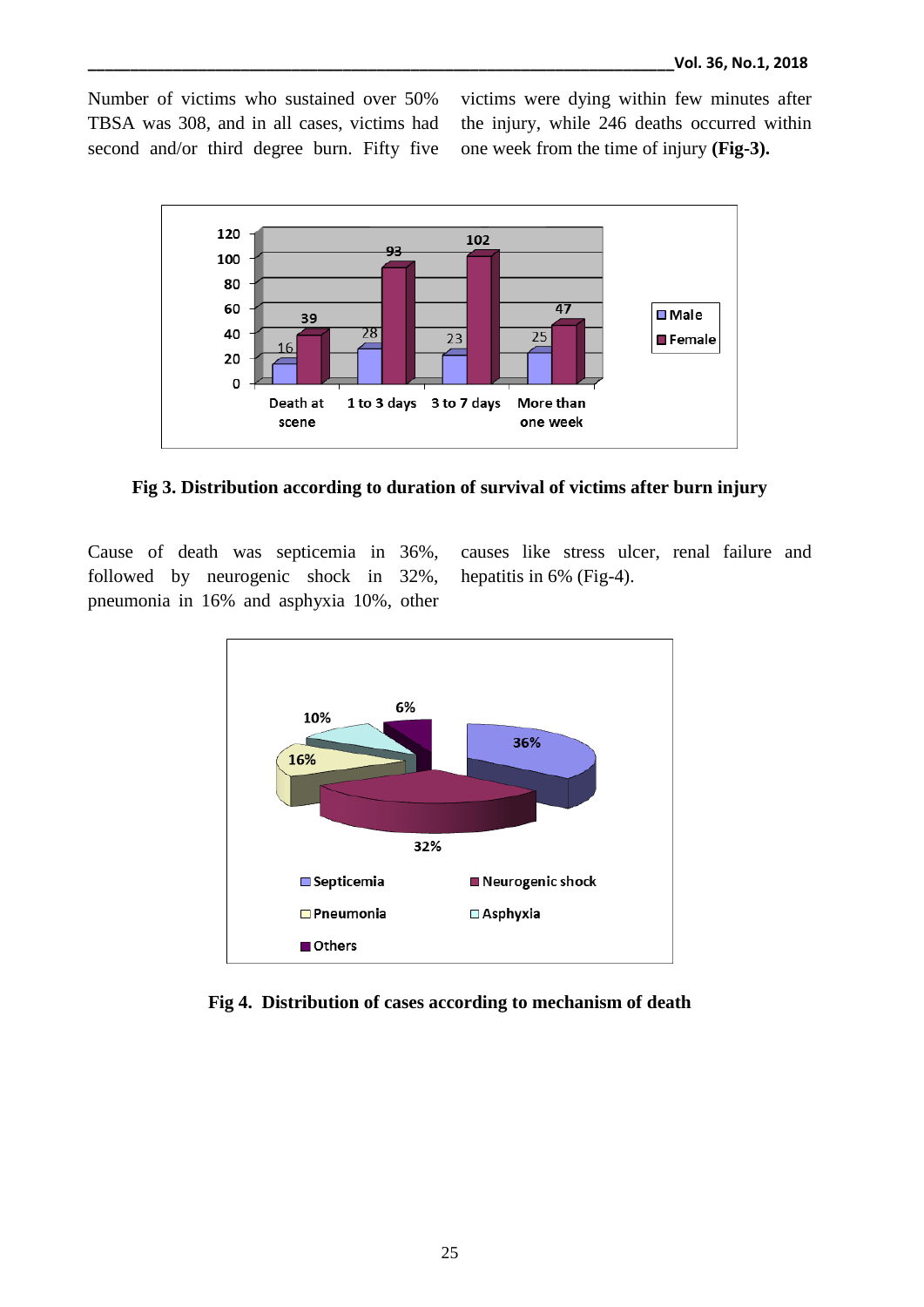In 36% of those with suicidal burn, there seems to be no obvious issues or factors that could be blamed for these individuals to commit suicide, however, marital conflicts were seen in 24% of cases, family or domestic problems in 22% and psychiatric disease in 18% (Table-2). Toxicology reports were reviewed and none of the cases have shown positive results.

**Table 2. Factors associated with suicidal burns**.

|                            | <b>Males</b> | <b>Females</b> |
|----------------------------|--------------|----------------|
|                            | No. (%)      | No. (%)        |
| <b>Marital conflicts</b>   | 4(18.2)      | 53 (25.2)      |
| <b>Domestic problems</b>   | 6(27.3)      | 45 (21.4)      |
| <b>Psychiatric illness</b> | 5(22.7)      | 36(17.2)       |
| <b>Undetermined</b>        | 7(31.8)      | 76 (36.2)      |
| Total No.                  | 22 (100%)    | 210 (100%)     |
|                            |              |                |

 $x^2 = 1.171$ 

**P-value = 0.885 (not significant)**

#### **DISCUSSION**

Burn injury causes major economic and psychological impacts<sup>[6]</sup> Worldwide, 95% of burning deaths occur in low and middleincome countries. [7,8] A large body area involved may be more dangerous to life than a deeper, more localized burn, it is generally considered that 30-50 per cent involvement of the total body surface is incompatible with survival.<sup>[9]</sup> Back in the 1990s, an epidemiological study by Fathallah Z. have described a mortality rate of 23.1% among patients admitted for burn injuries in Basrah city, [10] another Iraqi study in Hilla city showed that number of males who had burn injuries was higher than females among hospitalized patients with overall mortality rate of  $17.5\%$ .<sup>[11]</sup> Globally, around 4% of burn admissions caused by Self-inflicted injuries.<sup>[12]</sup> with the majority occurring in developing countries, [13] burns also considered as a major public health problem for women in reproductive  $age^{[14]}$  In most burn injuries, the

relatives of the victim may report the incident as accidental, however obtaining a thorough history and detailed investigation, this study have revealed that most of these cases are suicidal in nature. Young females, particularly those between 15 and 40 years old, were found to be more vulnerable to self-inflicted burn deaths than males. A similar study in Kurdistan region of Iraq, have found that married females, especially those with low educational level often commit suicide by burning.<sup>[15]</sup> Young females were also found to be the predominant victims of self-inflicted burn injuries in other Middle-eastern countries like, Iran and Egypt $\left[16,17\right]$  however some studies in Iran and India showed that majority of burning incidents are accidental in nature rather than suicidal.<sup>[18]</sup> The water scald is a common domestic accident, especially in children and old people,  $[19]$  and in the current study scald deaths was mostly seen among children less than 5 years old, the fact that most accidental scald fatalities seen in children may indicates the carelessness and low precaution level.<sup>[20]</sup> Since women in our community and other Middle-Eastern countries mostly deal with home and domestic activities, a large number of burn injuries occurred where women tend to work with fires and stoves, especially for cooking, $^{[21]}$ flammability of women's clothes and unsafe design of stove and heaters might pose further burden on female burn injuries, $^{[22]}$  More interest should be focused on factors which motivate individuals for self-immolation or committing suicide in general, together with raising the awareness about the importance of domestic safety measures and minimizing risk factors associated with burn injuries.

*In Conclusion,* although little is known about burn related deaths and its extent in Basrah, these deaths represent a large proportion among the overall unnatural deaths